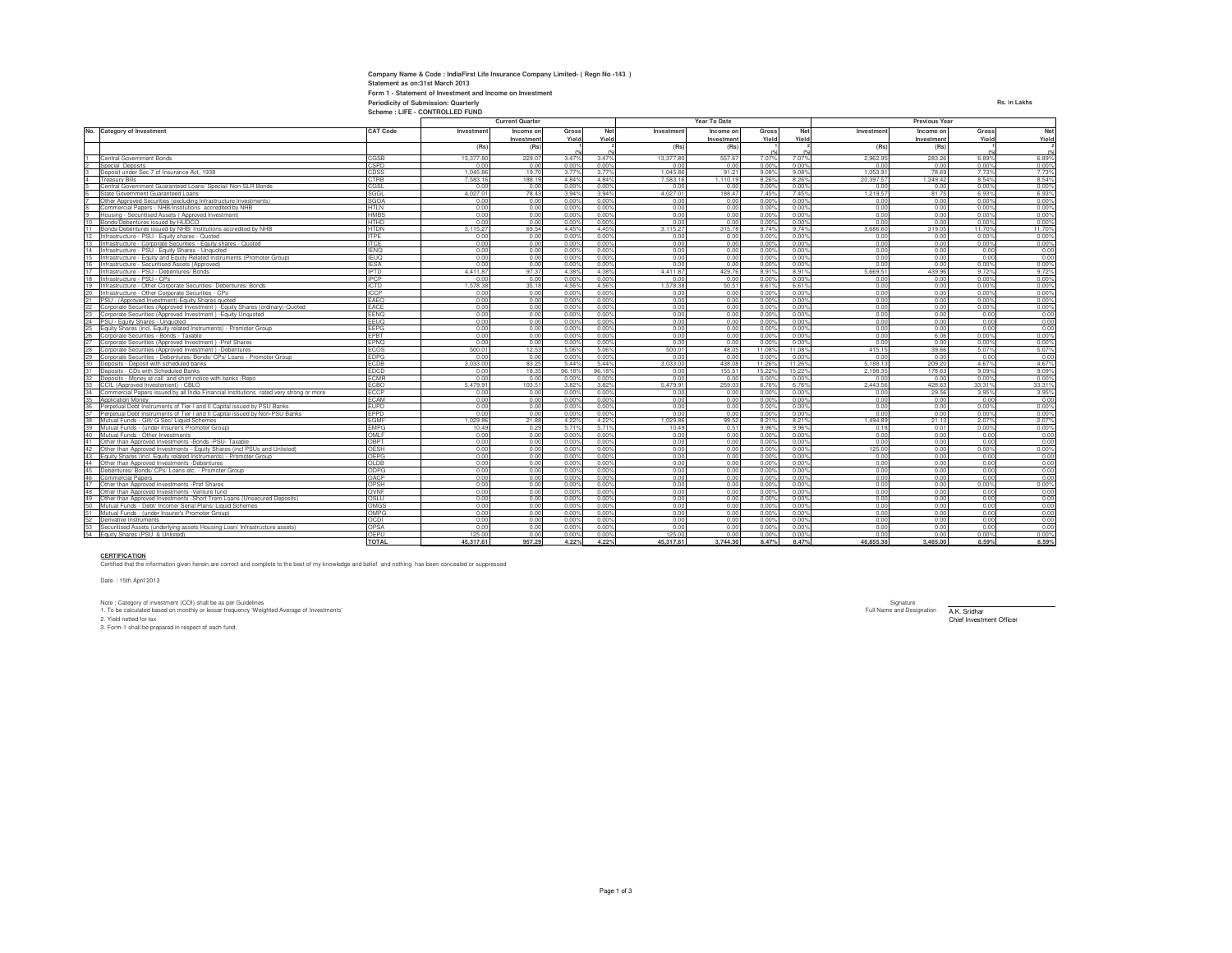**Current Quarter**

**Investment** 

**Company Name & Code : IndiaFirst Life Insurance Company Limited- ( Regn No-143 )**

**Form 1 - Statement of Investment and Income on Investment**

**Statement as on:31st March 2013**

**CAT Code Investment Income on** 

|                 | Central Government Bonds                                                               | CGSB         | 28,522.45  | 962.21   | 4.38% | 4.38% | 28,522.45      | 2,301.08 | 15.85% | 15.85% | 2,817.37  | 119.28 | 8.84%   | 8.84%   |
|-----------------|----------------------------------------------------------------------------------------|--------------|------------|----------|-------|-------|----------------|----------|--------|--------|-----------|--------|---------|---------|
|                 | <b>Special Deposits</b>                                                                | CSPD         | 0.00       | 0.00     | 0.00% | 0.00% | 0.0            | 0.00     | 0.00%  | 0.00%  | 0.00      | 0.00   | 0.00%   | 0.00%   |
|                 | Denosit under Sec 7 of Insurance Act. 1938                                             | CDSS         | 0.00       | 0.00     | 0.00% | 0.00% | 0.00           | 0.00     | 0.00%  | 0.00%  | 0.00      | 0.00   | 0.00%   | 0.00%   |
|                 | reasury Bills                                                                          | <b>CTRB</b>  | 0.00       | 5.82     | 1.03% | 1.03% | 0.00           | 116.69   | 11.70% | 11.70% | 2 111 95  | 68.86  | 6.74%   | 6.74%   |
|                 | Central Government Guaranteed Loans/ Special/ Non-SLR Bonds                            | CGSL         | 0.00       | 0.00     | 0.00% | 0.00% | 0.00           | 0.00     | 0.00%  | 0.00%  | 0.00      | 0.00   | 0.00%   | 0.00%   |
|                 | State Government Guaranteed Loans                                                      | SGGL         | 22.143.81  | 625.21   | 4.15% | 4.15% | 22.143.8       | 1.448.54 | 12.43% | 12.43% | 2.617.92  | 91.64  | 7.26%   | 7.26%   |
|                 | Other Approved Securities (excluding Infrastructure Investments)                       | <b>SGOA</b>  | 0.00       | 0.00     | 0.00% | 0.00% | 0.00           | 0.00     | 0.00%  | 0.00%  | 0.00      | 0.00   | 0.00%   | 0.00%   |
|                 | Commercial Papers - NHB/Institutions accredited by NHB                                 | <b>HTLN</b>  | 0.00       | 0.00     | 0.00% | 0.00% | 0.00           | 0.00     | 0.00%  | 0.00%  | 0.00      | 0.00   | 0.00%   | 0.00%   |
|                 | Housing - Securitised Assets (Approved Investment)                                     | <b>HMBS</b>  | 0.00       | 0.00     | 0.00% | 0.00% | 0.00           | 0.00     | 0.00%  | 0.00%  | 0.00      | 0.00   | 0.00%   | 0.00%   |
| 10              | Bonds/Debentures issued by HUDCO                                                       | <b>HTHD</b>  | 0.00       | 0.00     | 0.00% | 0.00% | 0.00           | 0.00     | 0.00%  | 0.00%  | 0.00      | 0.00   | 0.00%   | 0.00%   |
|                 | Bonds/Debentures issued by NHB/ Institutions accredited by NHB                         | <b>HTDN</b>  | 9.068.59   | 209.50   | 2.91% | 2.91% | 9.068.5        | 667.82   | 12.97% | 12.97% | .898.5    | 66.33  | 7.24%   | 7.24%   |
| 12              | nfrastructure - PSU - Equity shares - Quoted                                           | <b>ITPE</b>  | 0.00       | 0.00     | 0.00% | 0.00% | 0.0            | 1.27     | 0.00%  | 0.00%  | 0.00      | 0.00   | 0.00%   | 0.00%   |
| 13              | Infrastructure - Corporate Securities - Equity shares - Quoted                         | <b>ITCE</b>  | 0.00       | 0.00     | 0.00% | 0.00% | 0.00           | 0.06     | 0.00%  | 0.00%  | 0.00      | 0.00   | 0.00%   | 0.00%   |
| 14              | Infrastructure - PSU - Equity Shares - Unquoted                                        | <b>IENO</b>  | 0.00       | 0.00     | 0.00% | 0.00% | 0.00           | 0.00     | 0.00%  | 0.00%  | 0.00      | 0.00   | 0.00%   | 0.00%   |
|                 | Infrastructure - Equity and Equity Related Instruments (Promoter Group)                | <b>IEUQ</b>  | 0.00       | 0.00     | 0.00% | 0.00% | 0.00           | 0.00     | 0.00%  | 0.00%  | 0.00      | 0.00   | 0.00%   | 0.00%   |
|                 | Infrastructure - Securitised Assets (Approved)                                         | <b>IESA</b>  | 0.00       | 0.00     | 0.00% | 0.00% | 0.0            | 0.00     | 0.00%  | 0.00%  | 0.00      | 0.00   | 0.00%   | 0.00%   |
| 17              | Infrastructure - PSU - Debentures/ Bonds                                               | <b>IPTD</b>  | 11.189.48  | 212.15   | 2.44% | 2.44% | 11.189.4       | 401.73   | 6.59%  | 6.59%  | 1.402.69  | 86.46  | 13.14%  | 13.14%  |
| 18              | Infrastructure - PSU - CPs                                                             | <b>IPCP</b>  | 0.00       | 0.00     | 0.00% | 0.00% | 0 <sub>0</sub> | 0.00     | 0.00%  | 0.00%  | 0.00      | 0.00   | 0.00%   | 0.00%   |
| 19              | Infrastructure - Other Corporate Securities- Debentures/ Bonds                         | <b>ICTD</b>  | 4.739.54   | 113.21   | 4.89% | 4.89% | 4.739.5        | 301.59   | 13.59% | 13.59% | 0.00      | 0.00   | 0.00%   | 0.00%   |
| 20              | Infrastructure - Other Corporate Securities - CPs                                      | <b>ICCP</b>  | 395.31     | 9.38     | 4.86% | 4.86% | 395.31         | 33.13    | 18.30% | 18.30% | 0.00      | 0.00   | 0.00%   | 0.00%   |
| 21              | PSU - (Approved Investment)-Equity Shares quoted                                       | EAEQ         | 0.00       | 0.00     | 0.00% | 0.00% | 0.00           | 29.86    | 0.00%  | 0.00%  | 0.00      | 0.90   | 90.46%  | 90.46%  |
| 22              | Corporate Securities (Approved Investment) - Equity Shares (ordinary)-Quoted           | EACE         | 0.00       | 1.32     | 0.15% | 0.15% | 0.00           | 91.98    | 0.00%  | 0.00%  | 0.00      | 6.06   | 606.34% | 606.34% |
| 23              | Corporate Securities (Approved Investment) - Equity Unquoted                           | <b>FFNO</b>  | 0.00       | 0.00     | 0.00% | 0.00% | 0.00           | 0.00     | 0.00%  | 0.00%  | 0.00      | 0.00   | 0.00%   | 0.00%   |
| 24              | PSU - Equity Shares - Unquoted                                                         | <b>FFUO</b>  | 0.00       | 0.00     | 0.00% | 0.00% | 0 <sup>0</sup> | 0.00     | 0.00%  | 0.00%  | 0.00      | 0.00   | 0.00%   | 0.00%   |
| 25              | Equity Shares (incl. Equity related Instruments) - Promoter Group                      | <b>FFPG</b>  | 0.00       | 0.00     | 0.00% | 0.00% | 0.00           | 1.94     | 0.00%  | 0.00%  | 0.00      | 0.00   | 0.00%   | 0.00%   |
| 26              | Corporate Securities - Bonds - Taxable                                                 | EPBT         | 2.004.20   | 48.31    | 3.94% | 3.94% | 2.004.2        | 85.69    | 8.93%  | 8.93%  | 0.00      | 0.34   | 33.95%  | 33.95%  |
| 27              | Corporate Securities (Approved Investment) -Pref Shares                                | EPNQ         | 0.00       | 0.00     | 0.00% | 0.00% | n <sub>n</sub> | 0.00     | 0.00%  | 0.00%  | 0.0       | 0.00   | 0.00%   | 0.00%   |
|                 | Corporate Securities (Approved Investment) -Debentures                                 | <b>ECOS</b>  | 15 536 15  | 347.93   | 2.79% | 2.79% | 15 536 1       | 1.082.65 | 11 75% | 11 75% | 3.981.37  | 131.22 | 6.82%   | 6.82%   |
| 28<br>29        | Corporate Securities - Debentures/ Bonds/ CPs/ Loans - Promoter Group                  | <b>EDPG</b>  | 0.00       | 0.00     | 0.00% | 0.00% | 0 <sup>0</sup> | 0.00     | 0.00%  | 0.00%  | 0.00      | 0.00   | 0.00%   | 0.00%   |
| 30              | Deposits - Deposit with scheduled banks                                                | ECDB         | 6,739.00   | 149.48   | 2.55% | 2.55% | 6,739.0        | 540.89   | 12.89% | 12.89% | 2.194.46  | 23.57  | 2.17%   | 2.17%   |
| 31              | Deposits - CDs with Scheduled Banks                                                    | EDCD         | 0.00       | 27.43    | 4.61% | 4.61% | 0.0            | 130.11   | 24.65% | 24.65% | 1.186.02  | 19.43  | 3.33%   | 3.33%   |
| 32              | CCIL (Approved Investement) - CBLO                                                     | ECBO         | 22.281.37  | 81.87    | 0.71% | 0.71% | 22.281.3       | 443.71   | 3.95%  | 3.95%  | 611.74    | 67.13  | 24.65%  | 24.65%  |
|                 | Commercial Papers issued by all India Financial Institutions rated very strong or more | <b>ECCP</b>  | 0.00       | 0.00     | 0.00% | 0.00% | 0.00           | 0.00     | 0.00%  | 0.00%  | 0.00      | 1.55   | 155.21% | 155.21% |
| 33<br>34<br>35  | <b>Annlication Money</b>                                                               | <b>FCAM</b>  | 0.00       | 0.00     | 0.00% | 0.00% | 0.00           | 0.00     | 0.00%  | 0.00%  | 0.00      | 0.00   | 0.00%   | 0.00%   |
|                 | Perpetual Debt Instruments of Tier I and II Capital issued by PSU Banks                | <b>EUPD</b>  | 0.00       | 0.00     | 0.00% | 0.00% | 0.00           | 0.00     | 0.00%  | 0.00%  | 0.00      | 0.00   | 0.00%   | 0.00%   |
|                 | Perpetual Debt Instruments of Tier I and II Capital issued by Non-PSU Banks            | EPPD         | 0.00       | 0.00     | 0.00% | 0.00% | 0.00           | 0.00     | 0.00%  | 0.00%  | 0.00      | 0.00   | 0.00%   | 0.00%   |
|                 | Mutual Funds - Gilt/ G Sec/ Liquid Schemes                                             | <b>EGMF</b>  | 67.70      | 7.65     | 0.56% | 0.56% | 67.70          | 169.46   | 0.00%  | 0.00%  | 101.08    | 18.82  | 45.76%  | 45.76%  |
| 38              | Mutual Funds - (under Insurer's Promoter Group)                                        | <b>FMPG</b>  | 0.31       | 1.68     | 0.00% | 0.00% | 0.31           | 11.37    | 0.00%  | 0.00%  | 0.00      | 0.00   | 0.00%   | 0.00%   |
| 39              | Other than Approved Investments -Bonds -PSU- Taxable                                   | OBPT         | 0.00       | 0.00     | 0.00% | 0.00% | 0.00           | 0.00     | 0.00%  | 0.00%  | 0.00      | 0.00   | 0.00%   | 0.00%   |
| 40              | Other than Approved Investments - Equity Shares (incl PSUs and Unlisted)               | OESH         | 0.00       | 0.00     | 0.00% | 0.00% | 0.00           | 0.00     | 0.00%  | 0.00%  | 0.00      | 0.00   | 0.00%   | 0.00%   |
|                 | Equity Shares (incl. Equity related Instruments) - Promoter Group                      | OEPG         | 0.00       | 0.00     | 0.00% | 0.00% | 0.00           | 0.00     | 0.00%  | 0.00%  | 0.00      | 0.00   | 0.00%   | 0.00%   |
| 42              | Other than Approved Investments -Debentures                                            | <b>OLDB</b>  | 0.00       | 0.00     | 0.00% | 0.00% | 0.00           | 0.00     | 0.00%  | 0.00%  | 0.00      | 0.00   | 0.00%   | 0.00%   |
| $\frac{1}{43}$  | Debentures/ Bonds/ CPs/ Loans etc. - Promoter Group                                    | ODPG         | 0.00       | 0.00     | 0.00% | 0.00% | 0.00           | 0.00     | 0.00%  | 0.00%  | 0.00      | 0.00   | 0.00%   | 0.00%   |
|                 | Commercial Papers                                                                      | OACP         | 0.00       | 0.00     | 0.00% | 0.00% | 0.00           | 0.00     | 0.00%  | 0.00%  | 0.00      | 0.00   | 0.00%   | 0.00%   |
| 44<br>45        | Other than Approved Investments -Pref Shares                                           | OPSH         | 0.00       | 0.00     | 0.00% | 0.00% | 0.00           | 0.00     | 0.00%  | 0.00%  | 0.00      | 0.00   | 0.00%   | 0.00%   |
| 46              | Other than Approved Investments -Venture fund                                          | OVNF         | 0.00       | 0.00     | 0.00% | 0.00% | 0.00           | 0.00     | 0.00%  | 0.00%  | 0.00      | 0.00   | 0.00%   | 0.00%   |
|                 | Other than Approved Investments -Short Trem Loans (Unsecured Deposits)                 | OSLU         | 0.00       | 0.00     | 0.00% | 0.00% | 0.00           | 0.00     | 0.00%  | 0.00%  | 0.00      | 0.00   | 0.00%   | 0.00%   |
| 48              | Mutual Funds - Debt/ Income/ Serial Plans/ Liquid Schemes                              | OMGS         | 0.00       | 0.00     | 0.00% | 0.00% | 0.00           | 0.00     | 0.00%  | 0.00%  | 0.00      | 0.00   | 0.00%   | 0.00%   |
| $\frac{18}{49}$ | Mutual Funds - (under Insurer's Promoter Group)                                        | OMPG         | 0.00       | 0.00     | 0.00% | 0.00% | 0.00           | 0.00     | 0.00%  | 0.00%  | 0.00      | 0.00   | 0.00%   | 0.00%   |
| 50              | Derivative Instruments                                                                 | <b>OCDI</b>  | 0.00       | 0.00     | 0.00% | 0.00% | 0.00           | 0.00     | 0.00%  | 0.00%  | 0.00      | 0.00   | 0.00%   | 0.00%   |
|                 | Securitised Assets (underlying assets Housing Loan/ Infrastructure assets)             | <b>OPSA</b>  | 0.00       | 0.00     | 0.00% | 0.00% | 0.00           | 0.00     | 0.00%  | 0.00%  | 0.00      | 0.00   | 0.00%   | 0.00%   |
| 52              | Mutual Funds - Liquid Schemes Other Investments                                        | OMLF         | 0.00       | 0.00     | 0.00% | 0.00% | 0.0            | 0.00     | 0.00%  | 0.00%  | 0.00      | 0.00   | 0.00%   | 0.00%   |
| 53              | Equity Shares (PSU & Unlisted)                                                         | OFPU         | 0.00       | 0.00     | 0.00% | 0.00% | 0.00           | 0.00     | 0.00%  | 0.00%  | 0.00      | 0.00   | 0.00%   | 0.00%   |
|                 |                                                                                        | <b>TOTAL</b> | 122,687.91 | 2.803.14 | 3.11% | 3.11% | 122,687.91     | 7,859,58 | 11.75% | 11.75% | 18,923.17 | 701.59 | 7.70%   | 7.70%   |
|                 |                                                                                        |              |            |          |       |       |                |          |        |        |           |        |         |         |

**Gross Yield**

 **(%)** 

**Net Yiel** 

 **(%)** 

ent Quarter Year To Date<br> **Income on** Gross Net Investment Income

**Investment Income on** 

**(Rs) (Rs)**

**Investment**

**Gross Yield**

 **<sup>1</sup> (%)**  **Net Yield**

 **(%)** 

**Investment**<br> **Income on Invest** 

**Previous Yea** 

**(Rs) (Rs)**

**CERTIFICATION** Certified that the information given herein are correct and complete to the best of my knowledge and belief and nothing has been concealed or suppressed

Date : 15th April 2013

**No. Category of Investment**

Note : Category of investment (COI) shall be as per Guidelines 1. To be calculated based on monthly or lesser frequency 'Weighted Average of Investments' 2. Yield netted for tax

3. Form-1 shall be prepared in respect of each fund.

Chief Investment Officer

**Periodicity of Submission: Quarterly Rs. in Lakhs Scheme : PEN - PENSION AND GEN ANNUITY BUSINESS**

**Net Yield2 (%)** 

**Gros**<br>**Yiel** 

 **<sup>1</sup> (%)** 

Full Name and Designation A.K. Sridhar

Signature